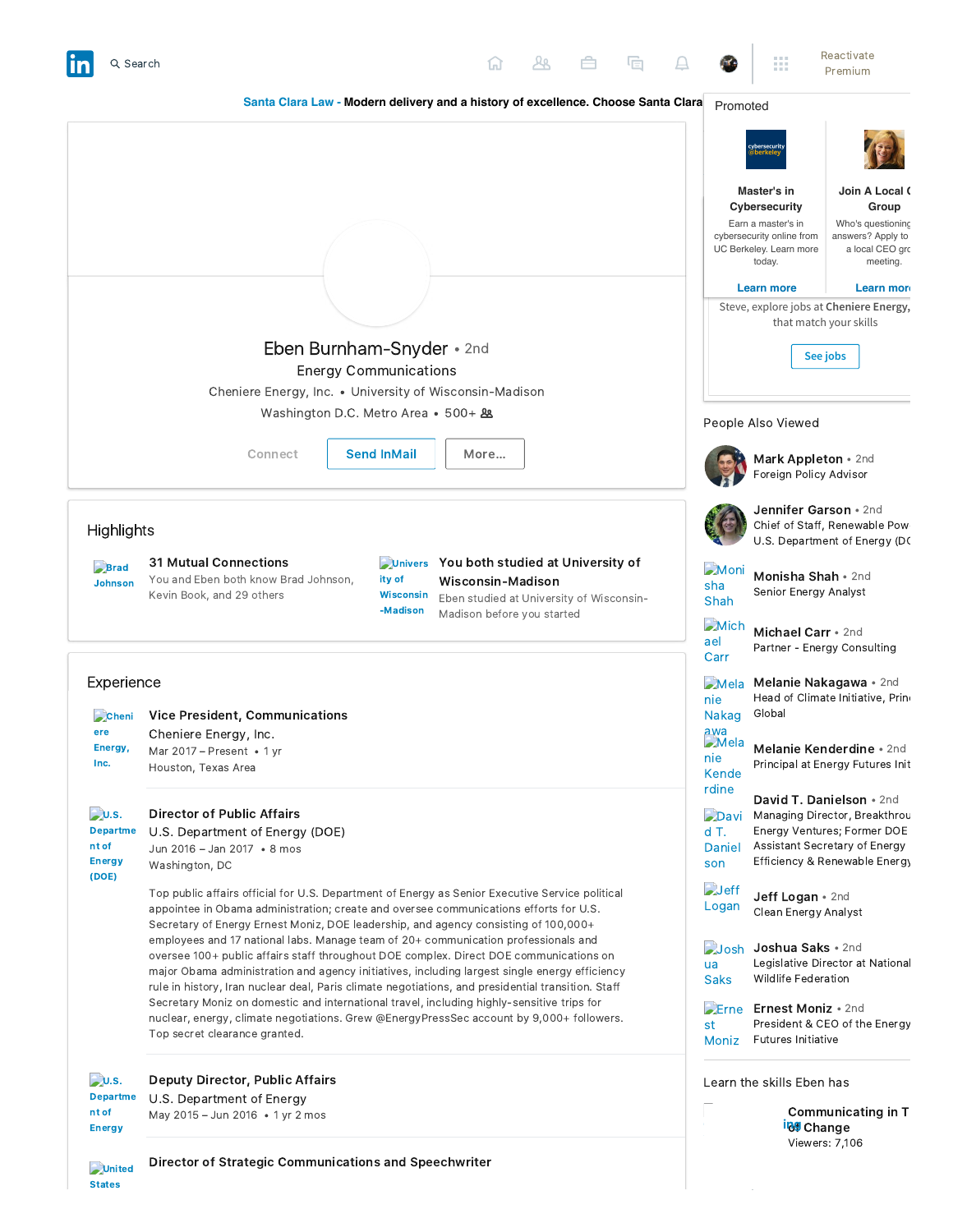## Office of [Senator Ed Markey](https://www.linkedin.com/company/4560/)

United States Senate  $\frac{301}{2013}$  – May 2015  $\cdot$  1 yr 11 mos

Lead communications strategist for high-profile Senator elected in special election. Responsible for all communications, including earned media, social media, political positioning, crisis communications. Chief speechwriter on all issues. Focus on energy and environment policy. Grew social networks and increased engagement, taking Senator Markey's Twitter account from inception to more than 19,000 followers and Facebook to more than 6,000 likes. Manage multiple staff and interns in both digital and press capacities. Oversaw website redesign.

# Deputy Staff Director for Communications

[House Natural Resources Committee](https://www.linkedin.com/search/results/index/?keywords=House%20Natural%20Resources%20Committee)

Jan 2011 – Jul 2013 • 2 yrs 7 mos

Communications leader for committee and House Democrats on energy, environment, Native American, and public lands issues. Worked with committee members, House Democratic leadership, and directly managed communications activities with two dozen staff to devise and implement media and political actions to advance policy positions.

Worked during volunteer time advising communications strategy and speechwriting during Senator Markey's successful campaign.

‑Positioned then‑Rep. Markey as major voice on natural gas issues. ‑Led successful communications campaign overturning TSA policy to allow knives on planes. ‑Featured by National Journal as one of the top 300 staffers on Capitol Hill.

#### [Communications Director](https://www.linkedin.com/search/results/index/?keywords=House%20Select%20Committee%20on%20Energy%20Independence%20and%20Global%20Warming)

House Select Committee on Energy Independence and Global Warming Mar 2007 – Feb 2011 • 4 yrs

Top communications strategist for Congress‑wide effort to pass energy and global warming legislation, overseeing communications for committee created by House Speaker Nancy Pelosi.

‑Led communications push on oversight and accountability effort surrounding the BP oil spill; first in world to post and name Spillcam, deemed the "word of the year" by Global Language Monitor.

‑Directed coordinated communications efforts leading to the historical passage of the first global warming pollution limits in Congress.

‑Successfully implemented aggressive media campaign to pass groundbreaking energy legislation in 2007, including centerpiece fuel economy legislation championed by Chairman Markey.

‑Designed the highly decorated Congressional website, globalwarming.house.gov, winner of the Golden Dot for best website in all federal, state or local government, a Pollie, Webby Honoree, and several other honors.



NRDC

## [Senior Communications Associate](https://www.linkedin.com/company/13608/)

Apr 2003 – Mar 2007 • 4 yrs

Developed and executed strategic communications initiatives on global warming and energy issues for NRDC's flagship programs.

‑Conceived groundbreaking "green" Sports Illustrated issue, collaborated with SI to publish. ‑Devised and implemented multi‑city media campaign to promote report on link between global warming and unhealthy air days. Resulted in multiple front‑page stories and coverage in key cities.

‑On‑the‑ground spokesperson for two media tours through 8 states and more than 25 media markets.



# Account Executive

[Fenton Communications](https://www.linkedin.com/company/19482/) 2000 – 2002 • 2 yrs

Developed and implemented strategic communications plans for environmental, health, foundations and other not-for-profit clients.